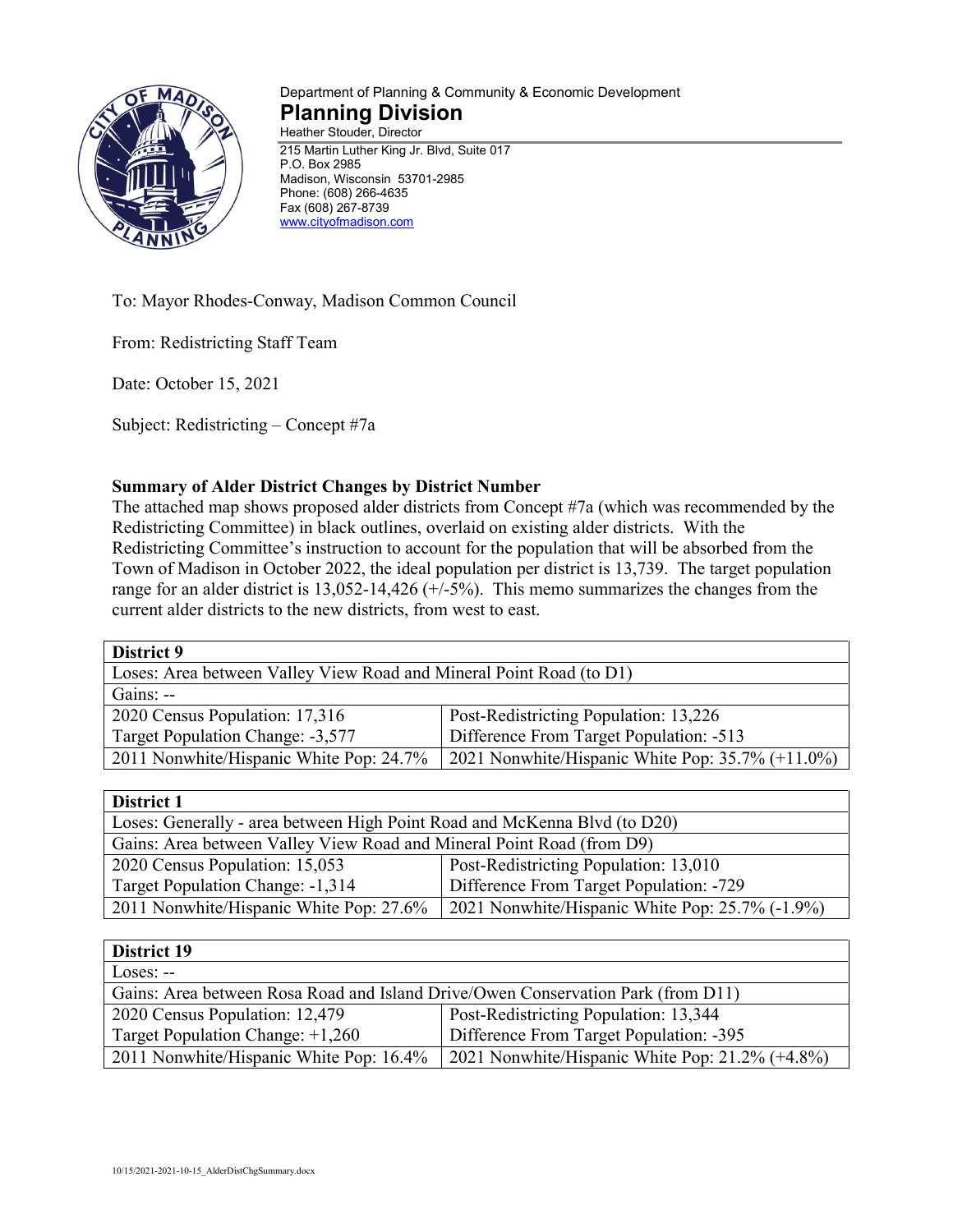| <b>District 20</b>                                                          |                                                     |  |
|-----------------------------------------------------------------------------|-----------------------------------------------------|--|
| Loses: Meadowood Neighborhood (to D10)                                      |                                                     |  |
| Gains: Generally - area between High Point Road and McKenna Blvd (from D20) |                                                     |  |
| 2020 Census Population: 11,750                                              | Post-Redistricting Population: 13,029               |  |
| Target Population Change: +1,989                                            | Difference From Target Population: -710             |  |
| 2011 Nonwhite/Hispanic White Pop: 31.4%                                     | 2021 Nonwhite/Hispanic White Pop: $43.9\%$ (+12.5%) |  |

| District 10                                                                   |                                                     |  |
|-------------------------------------------------------------------------------|-----------------------------------------------------|--|
| Loses: Midvale Heights Neighborhood (to D11)                                  |                                                     |  |
| Gains: Meadowood Neighborhood (from D20), Arbor Hills Neighborhood (from D14) |                                                     |  |
| 2020 Census Population: 11,990                                                | Post-Redistricting Population: 14,107               |  |
| Target Population Change: $+1,749$                                            | Difference From Target Population: +368             |  |
| 2011 Nonwhite/Hispanic White Pop: 24.7%                                       | 2021 Nonwhite/Hispanic White Pop: $36.2\%$ (+11.5%) |  |

| District 11                                                                                    |                                                 |  |
|------------------------------------------------------------------------------------------------|-------------------------------------------------|--|
| Loses: Sunset Village Neighborhood – east of Midvale Blvd. (to D5); Area between Rosa Road and |                                                 |  |
| Island Drive/Owen Conservation Park (to D19)                                                   |                                                 |  |
| Gains: Midvale Heights Neighborhood (from D10)                                                 |                                                 |  |
| 2020 Census Population: 12,487                                                                 | Post-Redistricting Population: 13,554           |  |
| Target Population Change: +1,252                                                               | Difference From Target Population: -185         |  |
| 2011 Nonwhite/Hispanic White Pop: 21.7%                                                        | 2021 Nonwhite/Hispanic White Pop: 26.4% (+4.7%) |  |

| ÷.<br>۰<br>L.<br>œ<br>ı. |  |
|--------------------------|--|

| DISULIVE J                                                            |                                                  |  |
|-----------------------------------------------------------------------|--------------------------------------------------|--|
| Loses: Regent-Monroe-Randall triangle (to D13)                        |                                                  |  |
| Gains: Sunset Village Neighborhood – east of Midvale Blvd. (from D11) |                                                  |  |
| 2020 Census Population: 12,014                                        | Post-Redistricting Population: 13,164            |  |
| Target Population Change: $+1,725$                                    | Difference From Target Population: -575          |  |
| 2011 Nonwhite/Hispanic White Pop: 28.8%                               | 2021 Nonwhite/Hispanic White Pop: $29\%$ (+0.2%) |  |

| District 13                                                                                     |                                                    |  |
|-------------------------------------------------------------------------------------------------|----------------------------------------------------|--|
| $Loss: -$                                                                                       |                                                    |  |
| Gains: Regent-Monroe-Randall triangle (from D5); low population portion of Arboretum (from D14) |                                                    |  |
| 2020 Census Population: 12,485                                                                  | Post-Redistricting Population: 13,147              |  |
| Target Population Change: +1,254                                                                | Difference From Target Population: -592            |  |
| 2011 Nonwhite/Hispanic White Pop: 14.8%                                                         | 2021 Nonwhite/Hispanic White Pop: $22.3\%$ (+7.5%) |  |

| District 14                                                                            |                                                    |  |
|----------------------------------------------------------------------------------------|----------------------------------------------------|--|
| Loses: Low population portion of Arboretum (to D13); Arbor Hills Neighborhood (to D10) |                                                    |  |
| Gains: Town of Madison islands (in 2022)                                               |                                                    |  |
| 2020 Census Population: 12,613                                                         | Post-Redistricting Population: 14,060              |  |
| Target Population Change: +1,126                                                       | Difference From Target Population: +321            |  |
| 2011 Nonwhite/Hispanic White Pop: 51.8%                                                | 2021 Nonwhite/Hispanic White Pop: $59.2\%$ (+7.4%) |  |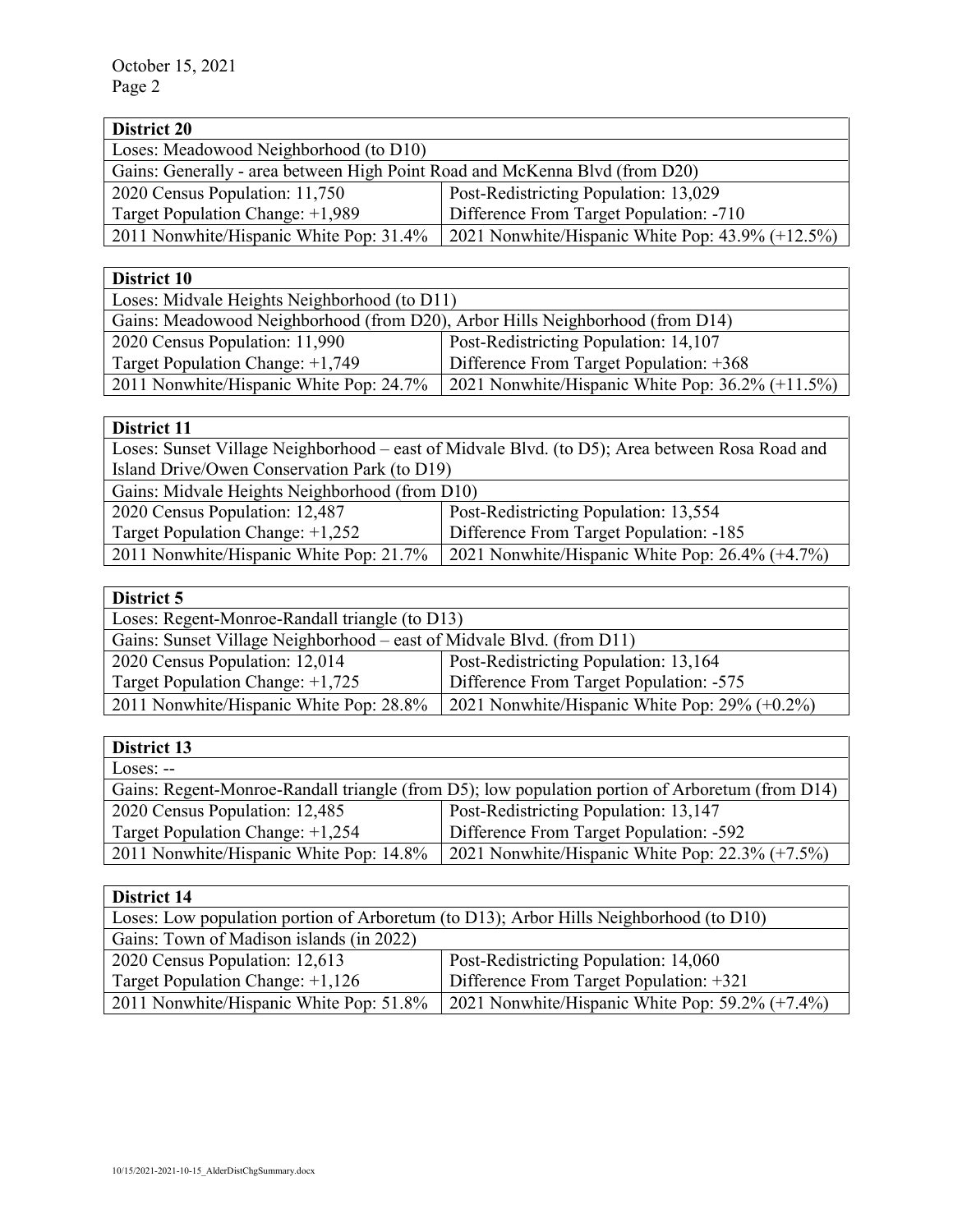| District 8                                                                                          |                                                  |
|-----------------------------------------------------------------------------------------------------|--------------------------------------------------|
| Loses: Blocks between N. Frances St. and N. Lake St. (to D2); Zero population offices along Regent, |                                                  |
| west of W. Washington Ave. (to D4)                                                                  |                                                  |
| Gains: --                                                                                           |                                                  |
| 2020 Census Population: 15,445                                                                      | Post-Redistricting Population: 14,031            |
| Target Population Change: -1,706                                                                    | Difference From Target Population: +292          |
| 2011 Nonwhite/Hispanic White Pop: 19.3%                                                             | 2021 Nonwhite/Hispanic White Pop: 33.1% (+13.8%) |

| District 4                                                                        |                                                  |  |
|-----------------------------------------------------------------------------------|--------------------------------------------------|--|
| Loses: Most of current ward 49 $\omega$ Johnson St. & N. Bassett St. (to D2)      |                                                  |  |
| Gains: Zero population offices along Regent, west of W. Washington Ave. (from D8) |                                                  |  |
| 2020 Census Population: 18,519                                                    | Post-Redistricting Population: 13,419            |  |
| Target Population Change: -4,780                                                  | Difference From Target Population: -320          |  |
| 2011 Nonwhite/Hispanic White Pop: 20.8%                                           | 2021 Nonwhite/Hispanic White Pop: $26.8\%$ (+6%) |  |

| <b>District 2</b>                                                         |                                                     |
|---------------------------------------------------------------------------|-----------------------------------------------------|
| Loses: Tenney-Lapham Neighborhood (to D6); Sherman Terrace area (to D12)  |                                                     |
| Gains: Most of current ward 49 $@$ Johnson St. & N. Bassett St. (from D4) |                                                     |
| 2020 Census Population: 15,033                                            | Post-Redistricting Population: 14,253               |
| Target Population Change: -1,294                                          | Difference From Target Population: +514             |
| 2011 Nonwhite/Hispanic White Pop: 16.1%                                   | 2021 Nonwhite/Hispanic White Pop: $28.6\%$ (+12.5%) |

| District 6                                                             |                                                    |
|------------------------------------------------------------------------|----------------------------------------------------|
| Loses: Most of Schenk-Atwood-Starkweather-Yahara Neighborhood (to D15) |                                                    |
| Gains: Tenney-Lapham Neighborhood (from D2)                            |                                                    |
| 2020 Census Population: 13,339                                         | Post-Redistricting Population: 13,604              |
| Target Population Change: +400                                         | Difference From Target Population: -135            |
| 2011 Nonwhite/Hispanic White Pop: 15.1%                                | 2021 Nonwhite/Hispanic White Pop: $18.2\%$ (+3.1%) |

| <b>District 18</b>                                                                       |                                                     |
|------------------------------------------------------------------------------------------|-----------------------------------------------------|
| $Loss: -$                                                                                |                                                     |
| Gains: Berkley Oaks Neighborhood (from D12); Majestic Oaks Neighborhood/Oak Park Terrace |                                                     |
| mobile home park (from D12)                                                              |                                                     |
| 2020 Census Population: 11,594                                                           | Post-Redistricting Population: 14,229               |
| Target Population Change: +2,145                                                         | Difference From Target Population: +490             |
| 2011 Nonwhite/Hispanic White Pop: 26.1%                                                  | 2021 Nonwhite/Hispanic White Pop: $36.4\%$ (+10.3%) |

| District 12                                                                                   |                                                 |
|-----------------------------------------------------------------------------------------------|-------------------------------------------------|
| Loses: Berkley Oaks Neighborhood (to D18); Majestic Oaks Neighborhood/Oak Park Terrace mobile |                                                 |
| home park (to $D18$ )                                                                         |                                                 |
| Gains: Sherman Terrace area (from D2); Hawthorne Neighborhood (from D15); Southeast part of   |                                                 |
| Carpenter-Ridgeway Neighborhood (from D15); Southwest part of Greater Sandburg Neighborhood   |                                                 |
| (from D17)                                                                                    |                                                 |
| 2020 Census Population: 12,729                                                                | Post-Redistricting Population: 14,301           |
| Target Population Change: $+1,010$                                                            | Difference From Target Population: +562         |
| 2011 Nonwhite/Hispanic White Pop: 27.2%                                                       | 2021 Nonwhite/Hispanic White Pop: 33.6% (+6.4%) |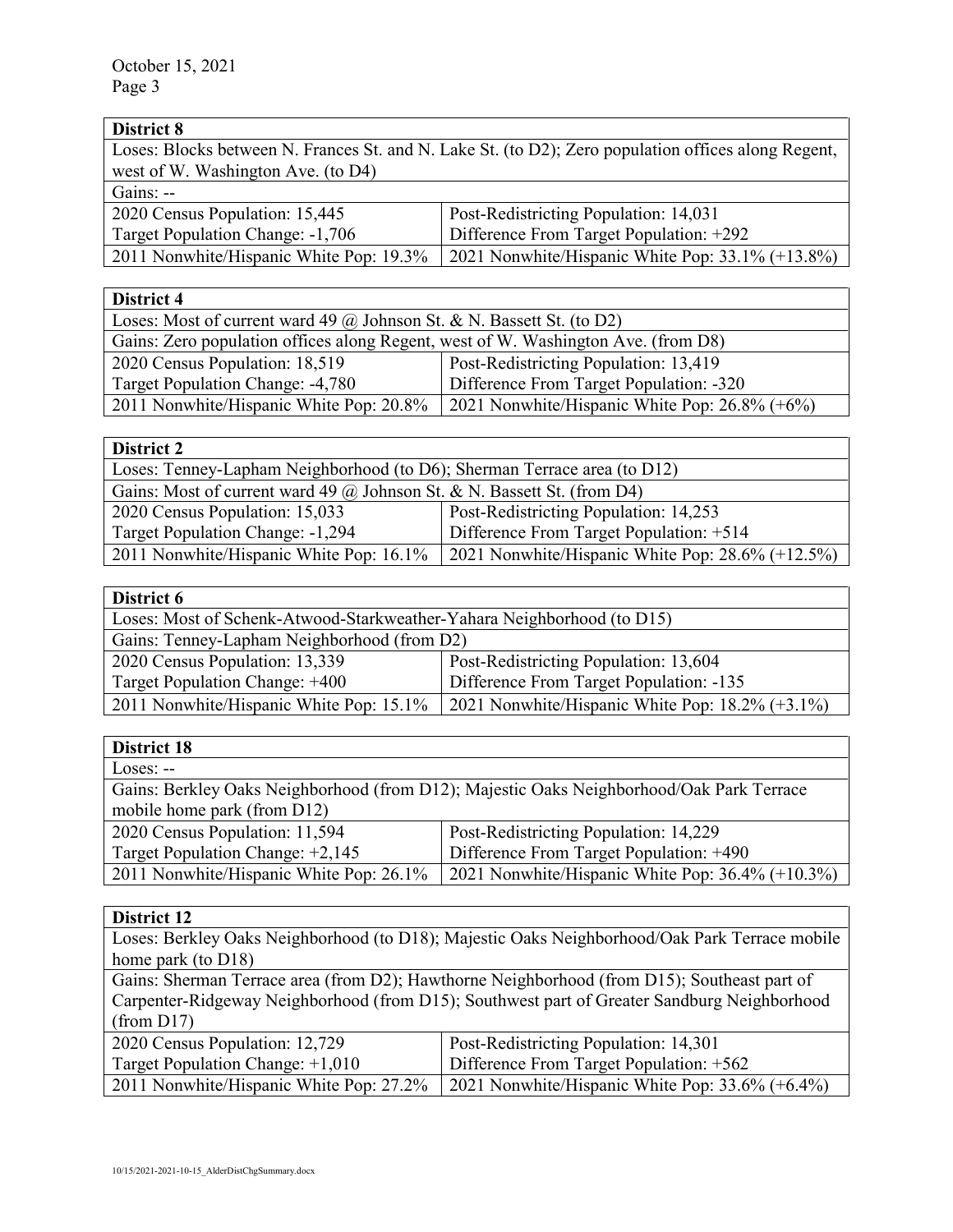| Loses: Hawthorne Neighborhood (to D12); Southeast part of Carpenter-Ridgeway Neighborhood (to |  |
|-----------------------------------------------------------------------------------------------|--|
| D12); Burke Heights Neighborhood (to D3); western portion of Ridgewood Neighborhood (to D3    |  |
| and $D17$ )                                                                                   |  |
| Gains: Most of Schenk-Atwood-Starkweather-Yahara Neighborhood (from D6); Southern part of     |  |
| Glendale Neighborhood (from D16)                                                              |  |
| Post-Redistricting Population: 13,853                                                         |  |
| Difference From Target Population: +114                                                       |  |
| 2021 Nonwhite/Hispanic White Pop: 21.1% (-2.8%)                                               |  |
|                                                                                               |  |

| District 17                                                     |                                                    |
|-----------------------------------------------------------------|----------------------------------------------------|
| Loses: Southwest part of Greater Sandburg Neighborhood (to D12) |                                                    |
| Gains: Small part of Ridgewood Neighborhood (from D15)          |                                                    |
| 2020 Census Population: 14,201                                  | Post-Redistricting Population: 14,247              |
| Target Population Change: -462                                  | Difference From Target Population: +508            |
| 2011 Nonwhite/Hispanic White Pop: 32.4%                         | 2021 Nonwhite/Hispanic White Pop: $39.5\%$ (+7.1%) |

| District 3                                                                               |                                                   |
|------------------------------------------------------------------------------------------|---------------------------------------------------|
| Loses: Sprecher East Neighborhood (to D16)                                               |                                                   |
| Gains: Burke Heights Neighborhood (from D15); Small part of Ridgewood Neighborhood (from |                                                   |
| D15)                                                                                     |                                                   |
| 2020 Census Population: 14,548                                                           | Post-Redistricting Population: 14,372             |
| Target Population Change: -809                                                           | Difference From Target Population: +633           |
| 2011 Nonwhite/Hispanic White Pop: 21.7%                                                  | 2021 Nonwhite/Hispanic White Pop: $32.7\%$ (+11%) |

| District 16                                               |                                                 |
|-----------------------------------------------------------|-------------------------------------------------|
| Loses: Southern portion of Glendale Neighborhood (to D15) |                                                 |
| Gains: Sprecher East Neighborhood (from D3)               |                                                 |
| 2020 Census Population: 12,395                            | Post-Redistricting Population: 13,863           |
| Target Population Change: +1,344                          | Difference From Target Population: +124         |
| 2011 Nonwhite/Hispanic White Pop: 19.9%                   | 2021 Nonwhite/Hispanic White Pop: 24.7% (+4.8%) |

Attachments:

Map: Current Alder Districts with Proposed Alder Districts from Concept 7a Map: 2020 Population – Existing Alder Districts

Also see: [Alder District Concept 7a With Wards](https://madison.legistar.com/View.ashx?M=F&ID=9887216&GUID=C49AB599-FFBE-4F6C-A31C-8BCB4ABD1E57)

Note: Further background maps are available on the **redistricting web page**.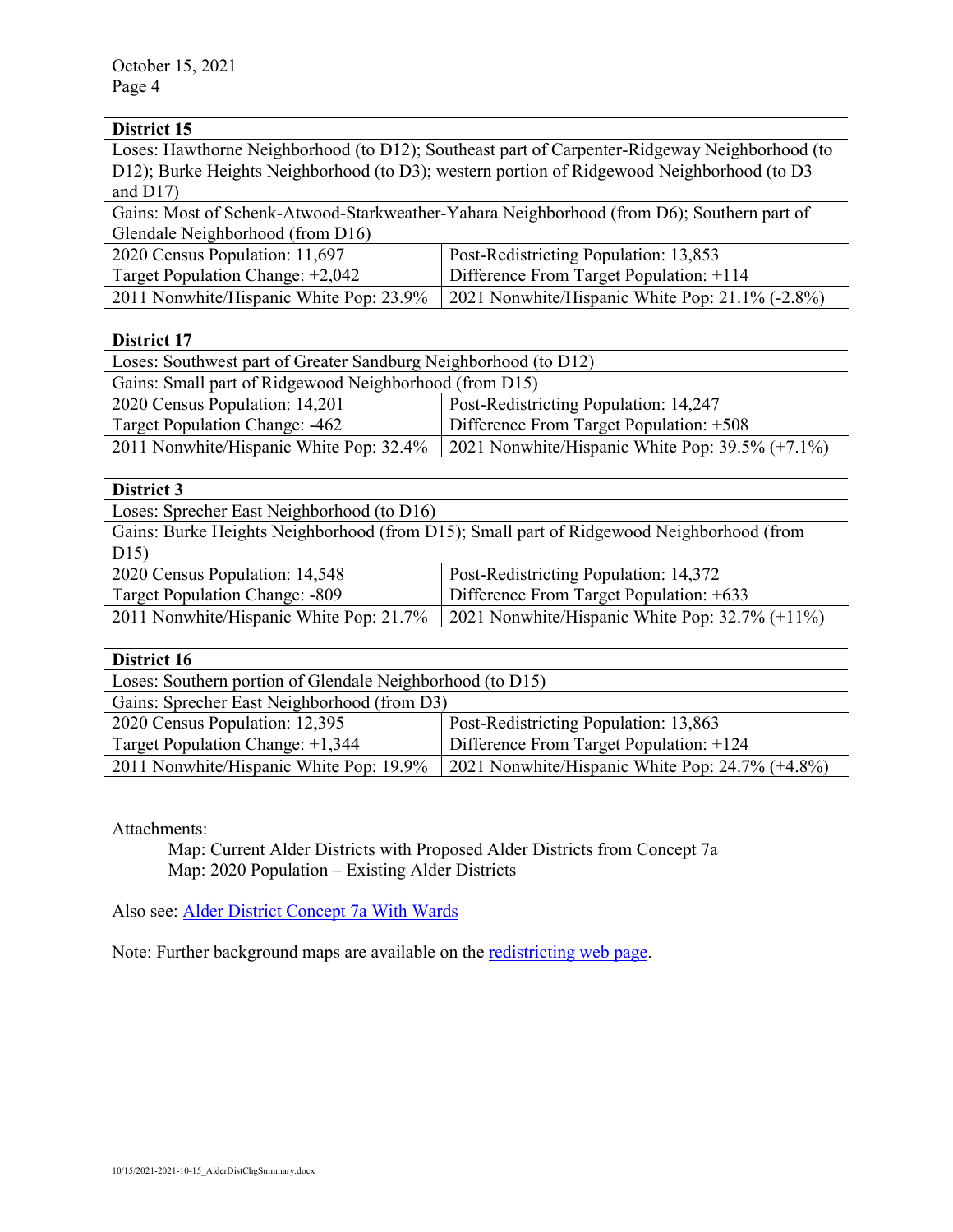